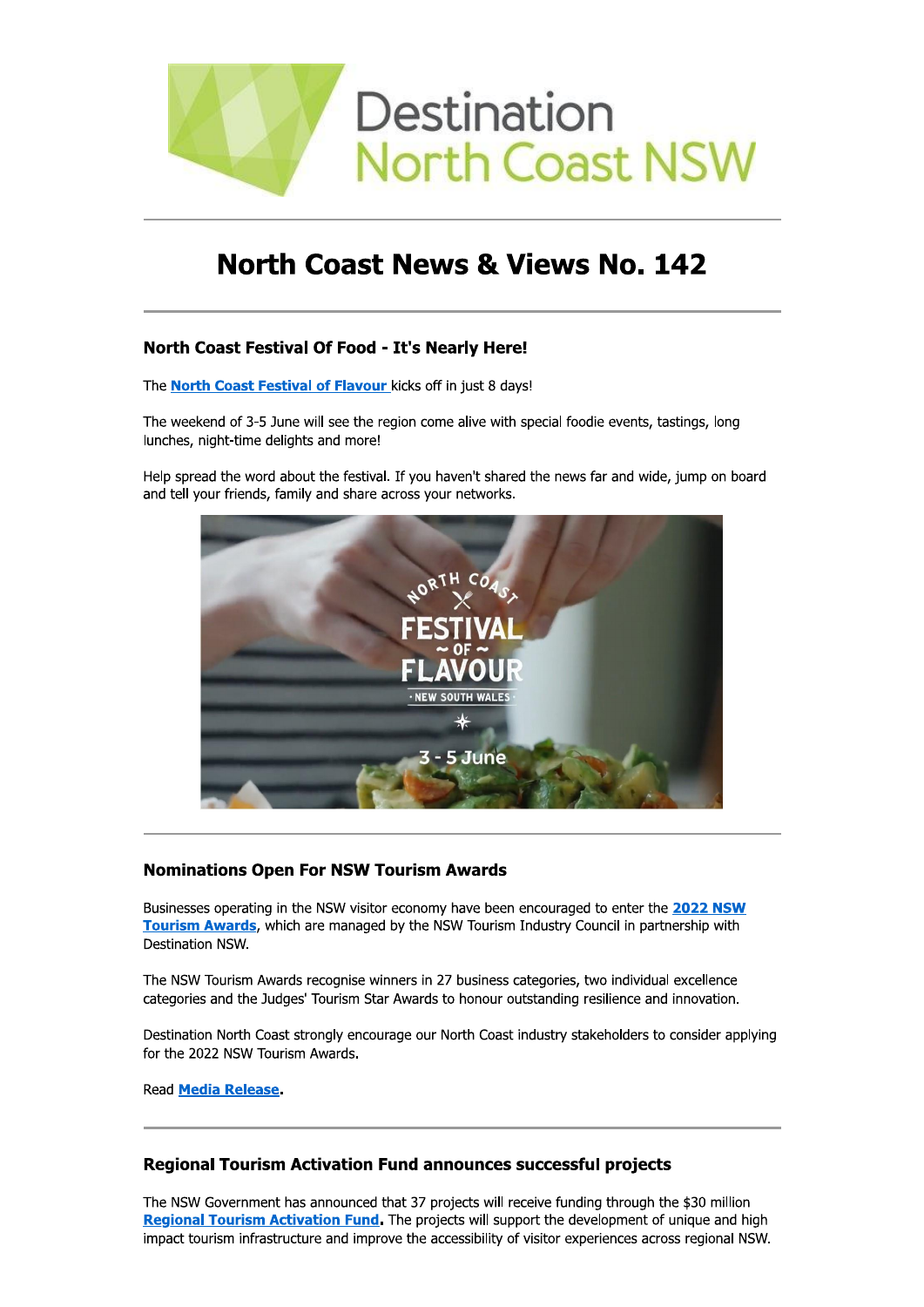Six projects across the North Coast were successful obtaining funding to develop their tourism proposition. They include:

#### Coffs Harbour Yacht Club Accessibility Infrastructure Upgrade - \$450,000

The construction of appropriate access to all areas of the facility, to enable the promotion Clubhouse and the Jetty Foreshore Precinct as an Inclusive tourism destination.

#### Lennox Park Accessibility Revitalisation - \$700,297

The Lennox Park upgrades are part of a broader plan to revitalise Lennox Head's town centre while retaining its low-key, social and coastal village feel to attract inclusive tourism and improve the visitor experience.

### Urunga Inclusive Tourism Activation Project - \$499,717

The project will see an upgraded inclusive path to the boardwalk, beach and parklands, an upgrade to an accessible amenities, new inclusive benches and new inclusive play equipment as well as updated interpretative signage including along the boardwalk, and an accessible ramp to the main stage located in the Reserve.

#### Disabled accessible pathway - Nambucca River Foreshore to Stuart Island- \$151,180

Construction of a 1.5m wide footpath and connecting footbridge for the Stuart Island causeway connecting the Nambucca River Foreshore at Bellwood to Stuart Island

### Mallanganee Observatory - look up, look down, look out - \$2,067,694

The Mallanganee Observatory will showcase the astronomical, geological and natural attributes of the Richmond Ranges to Wollumbin (Mount Warning), the caldera and the east coast.

#### Yarrawarra amenities upgrade \$261,188

The upgraded amenities building will have access paths and amenities that encourage visitors of all abilities to enjoy the cultural and artistic experiences of the Centre.

# Regional NSW In Fast Lane To Lead Autonomous Vehicle Technology

The NSW Government has unveiled its vision for regional NSW to become the Southern Hemisphere hub of cutting-edge autonomous vehicle technology, with a testing and research 'city' to be built at Cudal, near Orange.

Minister for Regional Transport and Roads Sam Farraway today announced a \$9.5 million upgrade to the Future Mobility Testing and Research Centre - once the local airstrip - which opened in 2019.

Mr Farraway made the announcement after turning the first sod on a new 400-metre intersection which, along with a new one-kilometre section of road, will provide additional testing infrastructure at the centre. Both are due for completion by November.

Find out more about the Future Mobility and Testing here.

# **Blak Douglas Wins Archibald Prize 2022**

Blak Douglas, a Sydney-based artist with Dhungatti heritage, has won the **Archibald Prize** 2022 and \$100,000 for his portrait of artist Karla Dickens during the Lismore floods, titled Moby Dickens. A five-time Archibald Prize finalist, he painted his good friend, Wiradjuri woman Ms Dickens, for the portrait award.

With his win Blak Douglas becomes the second Aboriginal artist to win the Archibald Prize in 101 vears after Western Aranda artist Vincent Namatjira won in 2020. Moby Dickens is the first time a portrait of an Aboriginal woman has won the prize.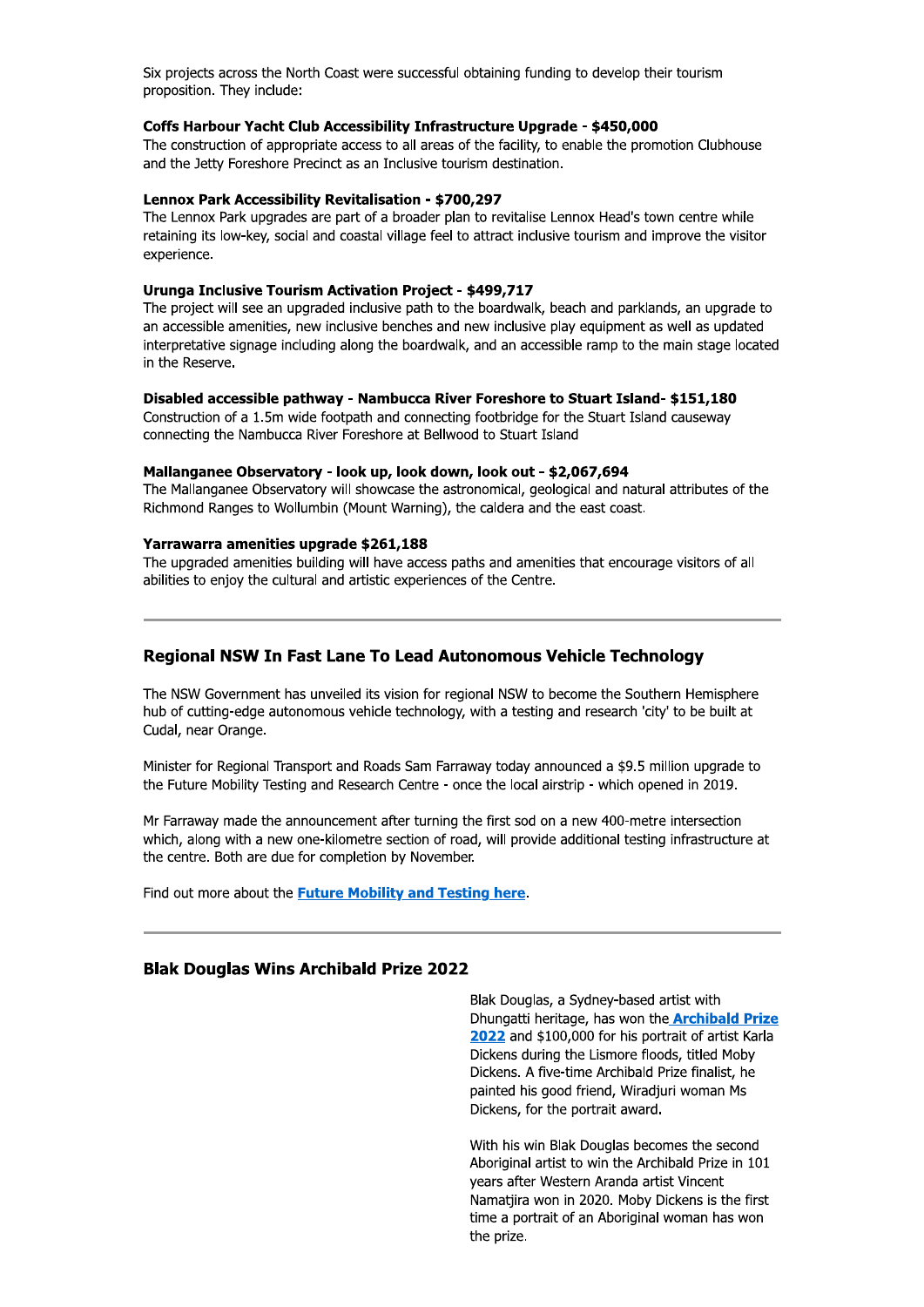

# **Aquabumps Explores The Mid-North Coast**

Last week, world-renowned photographer and Aquabumps founder Eugene Tan spotlighted the NSW Mid-North Coast in his collaboration with Destination NSW.

The NSW Aquabumps series is the latest stunning phase of the NSW Government's 'Feel New' campaign, showcasing spectacular destinations across the state, from Byron Bay to Broken Hill, with the images shared globally and locally across social platforms.

Eugene Tan has been travelling around NSW, capturing the seven feelings of the 'Feel New' brand: joy, connection, freedom, awe, rejuvenation, belonging and adventure. He was captivated by the long stretches of white sandy beaches, beautiful lakes and some of NSW's grandest and tallest trees, which are located on the Mid-North Coast.

Read Eugene Tan's blog post about his trip to the Mid North Coast here.

# **Tourism Insights**

# **National Visitor Survey February Snapshot**

NVS snapshot for the February 2022 is now published. It shows continued signs of recovery for domestic travel.

Encouragingly, nights spent away and overnight spend were up when compared to pre-COVID results in February 2020, although the number of overnight visitors remained down slightly.

# **Industry Development & Other Opportunities**

# **Tourism Australia and Destination NSW Update**

Tourism Australia's largest annual travel trade event, the Australian Tourism Exchange (ATE), held last week in Sydney in partnership with Destination NSW, saw more than 1,100 buyers and sellers attending the live event whilst ATE Online concludes today and connected those unable to travel to Australia.

International buyers from 20 countries were welcomed back to Australia for ATE and the relationships and future business opportunities built over the course of the event will help to spearhead the tourism industry's recovery as we move beyond the COVID-19 pandemic.

ATE2023 will be held on the Gold Coast in partnership with Tourism and Events Queensland.

Register for Tourism Australia's next Industry Webinar being held at 11am Friday 27 May 2022.

The Pricing Challenge: The Cost of Producing Ouality Food and Beverages & Common **Pricing Pitfalls**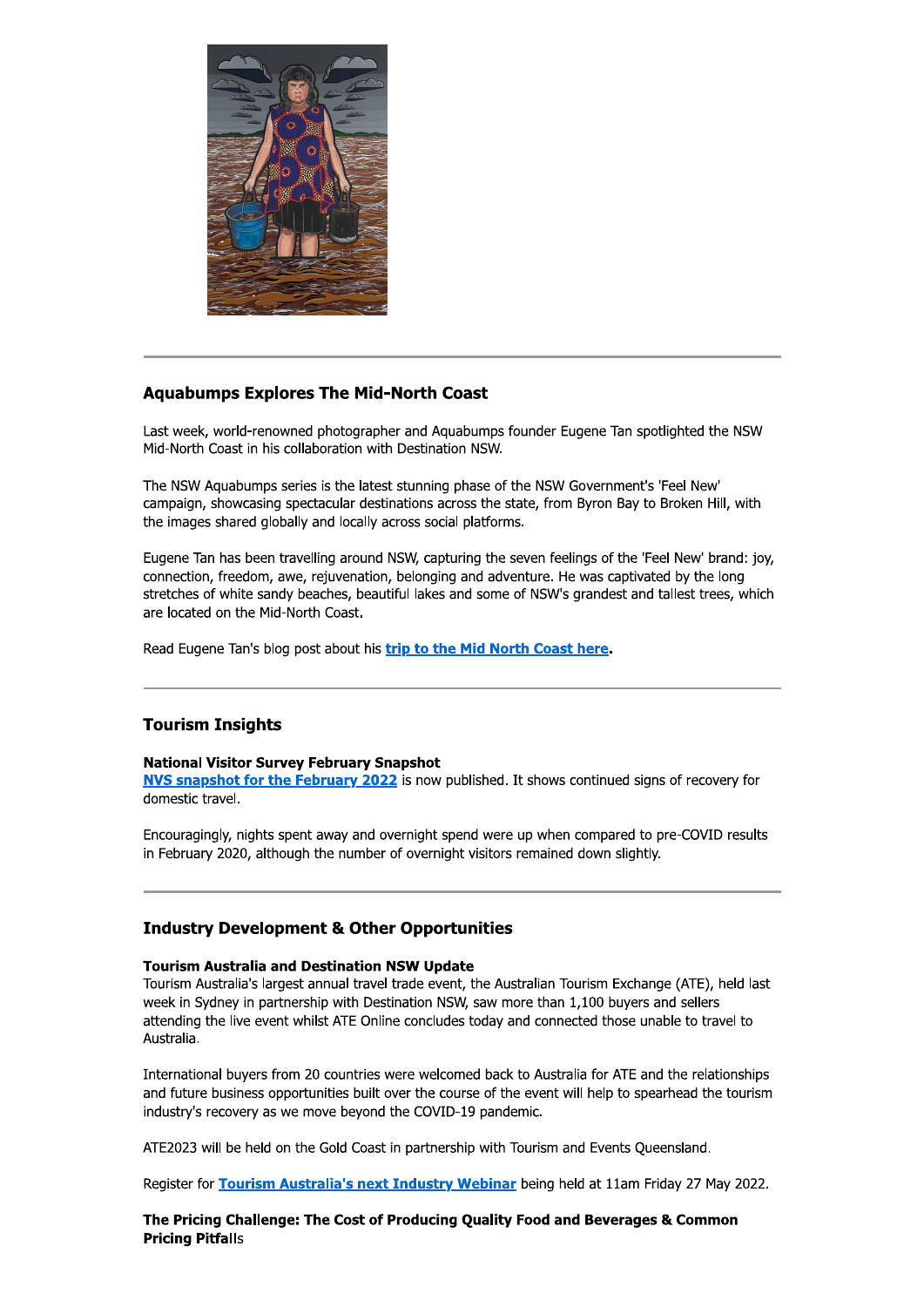Northern Rivers Food's next industry breakfast brings together an expert panel of local speakers to discuss the topic of pricing your product or service.

From 8am Monday 30 May 2022 at **Crystalbrook Byron**.

### **Buy tickets here**



# **Australian Festival Industry Conference**

Aimed at festival organisers and industry professionals that produce quality festivals of all shapes and sizes, the **Australian Festival Industry Conference** (AFIC) will be held on the Gold Coast, 30 August to 1 September 2022. With just three months to go, now's the perfect time to start getting organised and booking tickets and securing your discounted accommodation.

Review the **Conference Program** and check the variety of tickets available (you can attend in person or virtually and buy individual or group tickets).



### **Social Media Success Workshop - Tweed Businesses**

In this half-day workshop, business owners/managers will be taken through the creation of an actionable social media marketing strategy using storytelling, content marketing, social monitoring, measurement and optimisation.

8.45am-12.00pm, Wednesday 1 June 2022, Coolamon Station, Palmvale

Cost \$25.00 with RSVP essential

### The Tweed Hosts Australia's First Ever Wellness Tourism Summit

The **Wellness Tourism Summit** will be held in The Tweed on October 13 and 14 2022 convened by Katherine Droga, founder of Droga & co. and chair of the Global Wellness Institute's (GWI) Wellness Tourism Initiative.

The event aims to showcase the rapid growth and demand in the wellness sector and the opportunities for tourism businesses across Australia.

This thought leadership event has been designed for media, tourism operators, destinations, travel distributors, government, wellness suppliers and practitioners.

DNC are delighted to see the event held in the Tweed, demonstrating the North Coast's abundant product and appeal as a wellness destination.

Read Media Release and buy Early Bird Tickets.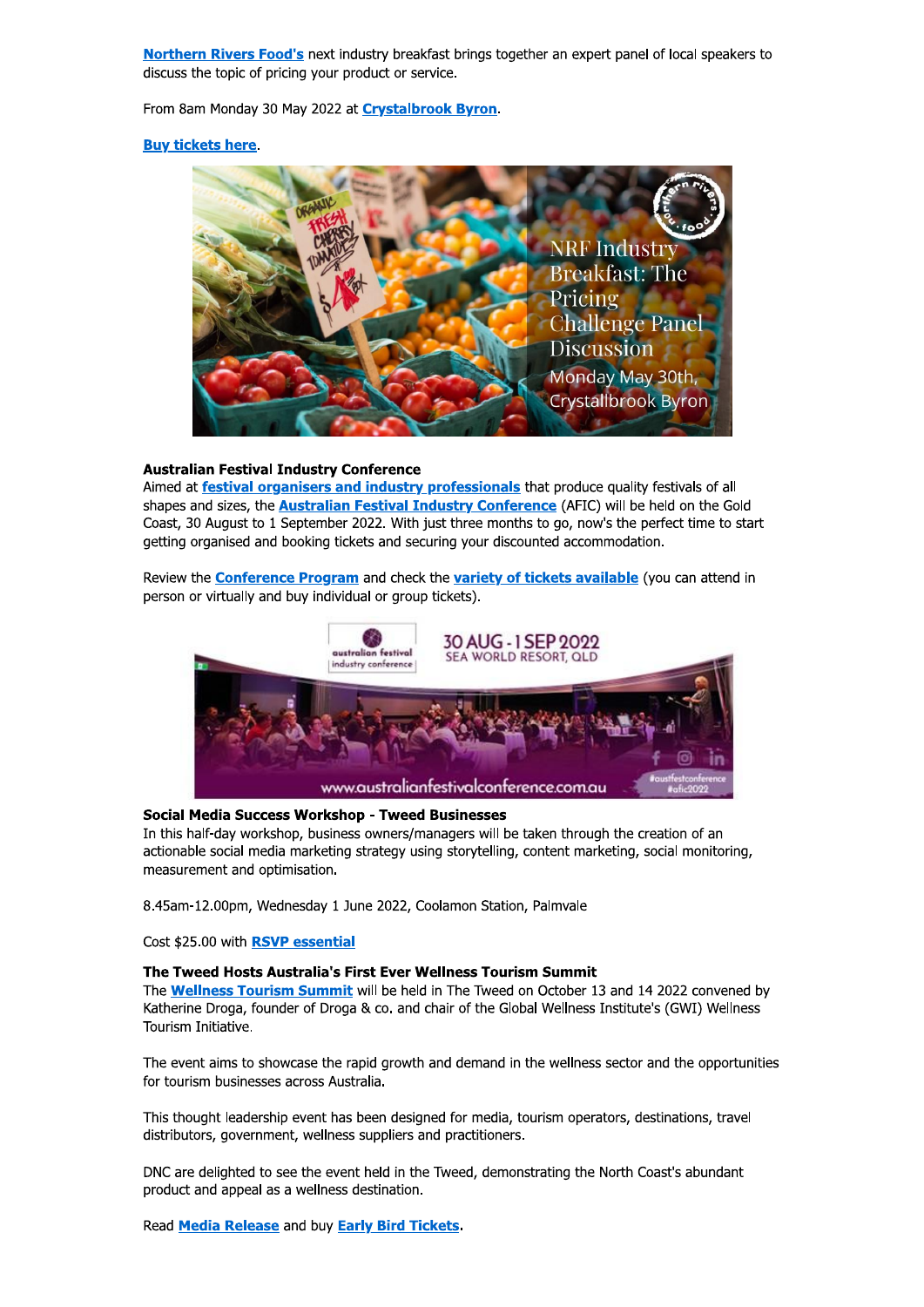



# **Funding And Other Opportunities**

# \$200,000 Medium Business Flood Grant Opens

Flood-impacted medium-sized businesses and not-for-profit organisations in the Northern Rivers can now apply for up to \$200,000 under the Northern Rivers Medium Size Business Grant.

Medium-sized businesses that employed between 21 and 199 staff, as at 22 February 2022, can apply for up to \$200,000 through the Northern Rivers Medium Size Business Grant program.

**Read Media Release.** 

### **Temporary Accommodation Sites Secured For Flood-Affected Communities**

Nine temporary accommodation sites which will have capacity for around 800 temporary modular homes known as 'pods' have been secured by the NSW Government across the Northern Rivers region to house flood-affected residents, with more to come.

### **Read Media Release.**

### Local & Regional stream of the Disaster Risk Reduction Fund

A \$30 million fund available to local and regional NSW organisations will help communities to reduce, mitigate and manage the risks of future natural disasters. Councils, joint organisations of councils, notfor-profits, and other local groups are encouraged to apply for the **Local & Regional Risk Reduction Fund** now open for applications.

This second stream of the Disaster Risk Reduction Fund, jointly funded by the Australian and NSW Government, offers between \$50,000 and \$1.5 million to eligible organisations.

The fund supports initiatives and projects that can leverage community strengths, address risks and vulnerabilities, promote collaboration, build capacity for evidence-based decision making, and enable locally-led disaster resilience initiatives.

Two funding pathways are available within the Local & Regional Risk Reduction stream:

- Pathway 1 \$50,000 to \$300,000 in funding per project applied for by a single applicant
- Pathway 2 \$300,000 to \$1.5 million in funding per project applied for by more than one applicant via a consortia or partnership arrangement. If the project focuses on a single LGA, the maximum funding amount is \$500,000.

All funding is administered for the NSW Government by Resilience NSW, with applications open until 1 July 2022.

# To learn more and apply online, visit here

# **Grants To Support Arts and Culture Flood Recovery**

The NSW Government has increased its 'Recovery Grants for NSW Creatives' financial support for arts and culture to meet the demand of those in need in flood-affected communities, enabling dozens of arts and cultural organisations, screen practitioners, individual artists and collaborative groups impacted by recent floods access to \$500,000 in funding.

The Recovery Grants for NSW Creatives program is designed to provide targeted support to individuals, groups and organisations in the small-to-medium arts and cultural sector in flood and/or extreme weather-affected NSW communities. A full list of recipients is **available here**. For further information on arts, screen and cultural funding, including targeted support opportunities, visit the **Create NSW website**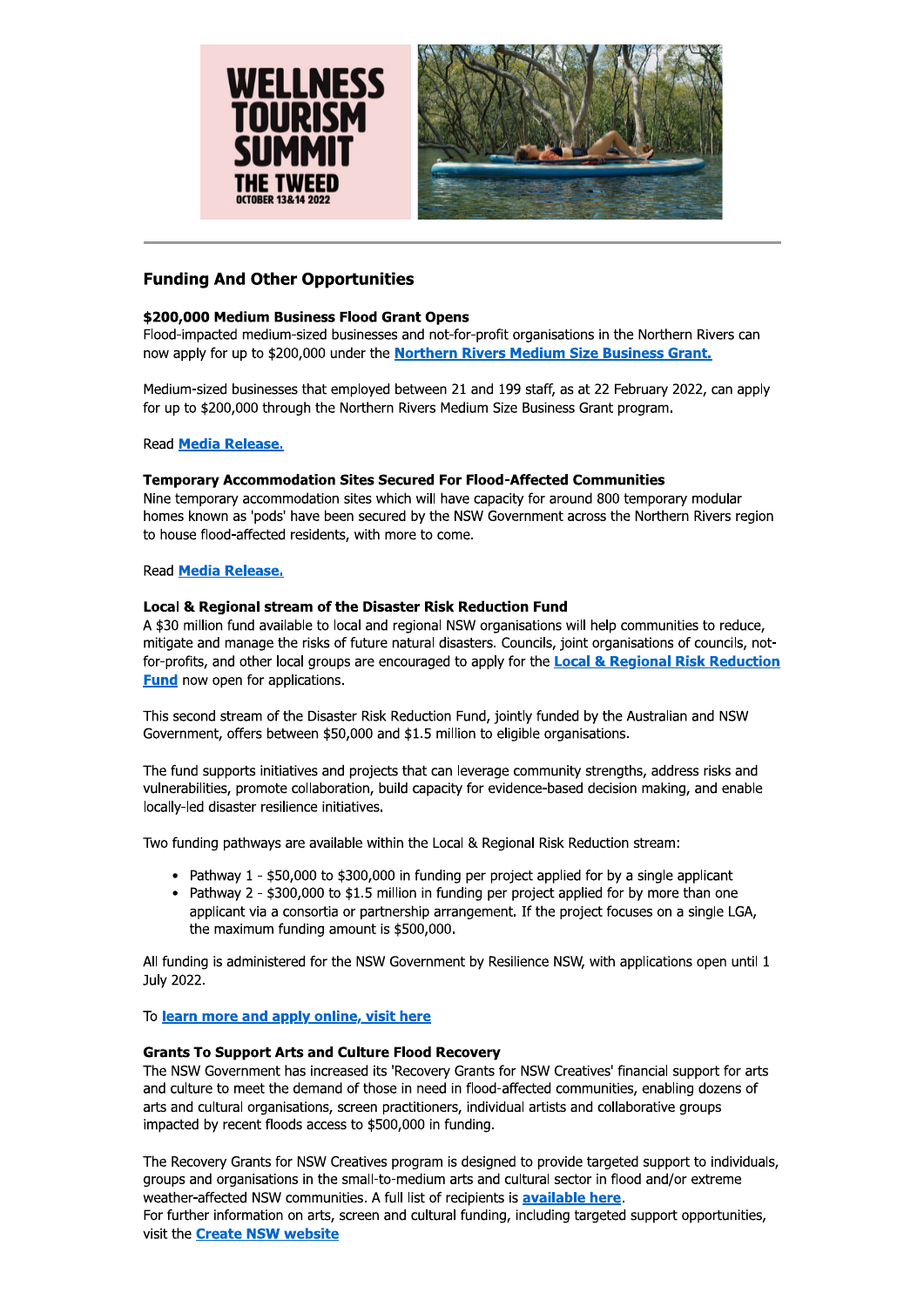### **Tourism Grants For Indigenous Businesses**

Round Two of the Tourism Grants For Indigenous Business Program is now open. This is a further opportunity for eligible businesses and community organisations to access assistance for the development of Aboriginal and Torres Strait Islander visitor experiences.

Applications can be submitted via the GrantConnect website by 14 June 2022. Assistance with the application process can be requested by email.

### **Small Project Grants (Quick Response)**

Supports the creation, development and presentation of new work and professional development or promotion for NSW-based professional artists and arts and cultural workers. Closes 30 May 2022.

#### **Strengthening Rural Communities - Small & Vital**

Aims to give the thousands of small rural, regional and remote communities across Australia an opportunity to access funding to support broad community needs. Closes 31 May 2022.

#### **Make It Awards**

For the first time in Australia, Squarespace is excited to present the Make It Awards in support of Aussie entrepreneurs, creators and small businesses. Closes 3 June 2022.

### **Community Building Partnerships Program**

The NSW Government's **Community Building Partnership** provides funding for infrastructure projects, including vehicles and equipment, that deliver positive social, environmental, and recreational outcomes while promoting community participation, inclusion and cohesion. Closes 10 June 2022.

### **REMINDER: Regional Events Acceleration Fund (REAF) Round 2**

Applications to the Regional Events Acceleration Fund, are open.

The \$40 million Regional Events Acceleration Fund is part of the NSW Government's \$2 billion Regional Growth Fund, which is delivering infrastructure and programs that generate economic opportunities, create jobs and improve everyday living in the bush. Event organisers, regional NSW councils, not-forprofit organisations, sporting bodies and Aboriginal Land Councils are eligible to apply for grants. Applications close October 4, 2022 or when funding is fully committed.

### **REMINDER: State Significant Event Fund**

The NSW Government's \$200 million State Significant Event Fund has been refocused to turbocharge the recovery of the events industry, with Expressions of Interest (EOI) open for events which can be delivered in 2022 and that will significantly stimulate the visitor economy, create jobs, support businesses and contribute to the cultural and social fabric of the state.

Potential applicants should carefully consider the State Significant Event Fund Guidelines.

# **North Coast Product Development**

#### South Solitary Island Historic Site Guided Heli-Tour

Visitors can join a National Park Wildlife Service ranger on a rare two-hour guided tour of the remote South Solitary Island, in Solitary Islands Marine Park near Coffs Harbour.

Available on Saturday and Sunday on the first weekend of June, July and August (4 & 5 June, 2 & 3 July and 6 & 7 August). Book here.

### **Upgrades To Reflections Holiday Parks Across NSW**

Regional tourism in NSW is set to grow with a \$28 million upgrade to Reflections Holiday Parks, which manages 378 iconic coastal and country holiday parks in the state, giving grey nomads, families and holidaymakers the chance to see what NSW has to offer.

View Reflections Strategic Plan 2030 and read Media Release.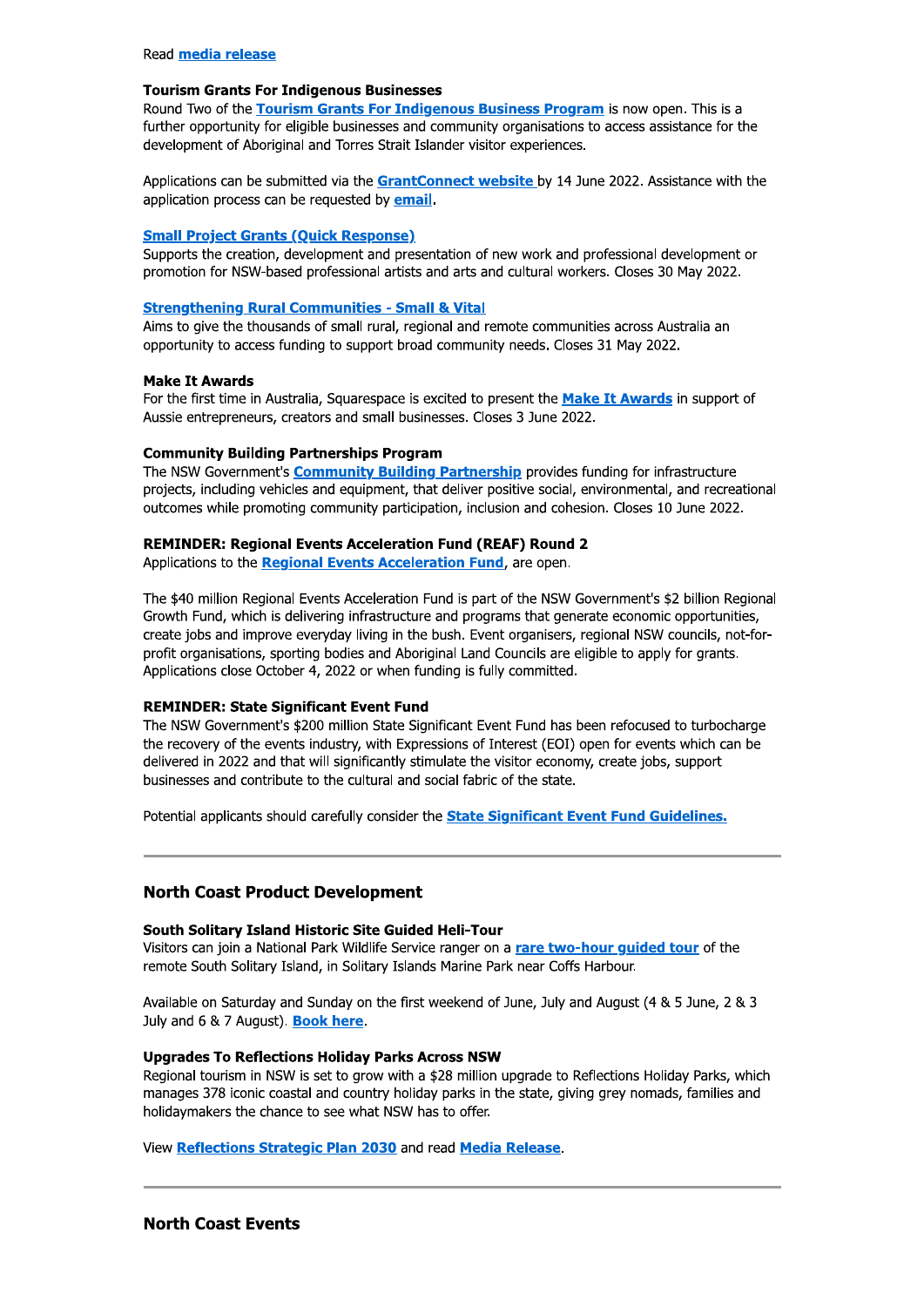To aid in your planning and to support local events, please note these upcoming events on the North Coast.

### **Murwillumbah Arts Trail**

The Murwillumbah Arts Trail was the winner of the 2021 Tweed Australia Day Community Event of the Year with the event attracting a large number of visitors as well as engaging the local community and promoting our local talent. This year the event will be held on Saturday 28 and Sunday 29 May and provides a unique opportunity for all to visit artists in their studios, historic halls and pop up galleries.

### **Slice Of Haven**

Slice of Haven, a smashing foodie festival on the Mid-North Coast returns this Sunday, 29 May in the stunning Camden Haven! Live music, entertainment, heaps of great stuff for kids, and food glorious food (including fresh oysters), craft beer, cider and wine.

### Archibald Prize 2021 Exhibition - Manning Regional Art Gallery

The Archibald Prize 2021 Exhibition is coming to the Manning Regional Art Gallery, from 8 July to 21 August. The Manning Regional Art Gallery is the last regional Gallery on the tour so this is the last chance to see the amazing exhibition!



#### **Kingscliff Triathlon**

The Tweed is looking forward to welcoming athletes, supporters and visitors to the **Kingscliff Triathlon** on Sunday 29 May 2022.

### River Sounds Festival - 19-21 August 2022

River Sounds festival has emerged bigger and better than first imagined and has been expanded to run over three days with more artists joining the already impressive line-up.

River Sounds is an all-weather, licenced and all-ages event held Bellingen. Find more information and ticket sales here.

**Read Media Release.** 

### **Sculpture In The Gaol - Trial Bay Goal, South West Rocks**

Sculpture in the Gaol public art exhibition runs between 2-10 July 2022 at the iconic Trail Bay Gaol. South West Rocks transforming this heritage-listed attraction with an array of stunning sculptures.

# Lismore Lantern Parade - 25 June 2022

This year's Lantern Parade will be a smaller, simpler event this year and will honour the brave people who took to the raging flood waters and saved so many lives, thanking them and all the good people who have helped in the clean-up. It will bring community together to begin healing broken hearts.

The light and connectedness of the lantern parade has become even more important this year.



### **Primex Announces New Dates**

Norco Primex Field Days is proud to announce new dates for this highly anticipated agricultural expo. The event was originally scheduled for May 19-21, but earlier this month organisers made the difficult decision to postpone it due to floods and ongoing adverse weather conditions.

Norco Primex 2022 will be held at the Richmond Valley Events Centre at Casino from November 10-12. 2022. Visit **www.primex.net.au** for the latest updates.

### **Clarence Valley Camp Oven Festival postponed**

This year's Clarence Valley Camp Oven Festival has been postponed to the spring long weekend 30th September to 3rd October 2022.